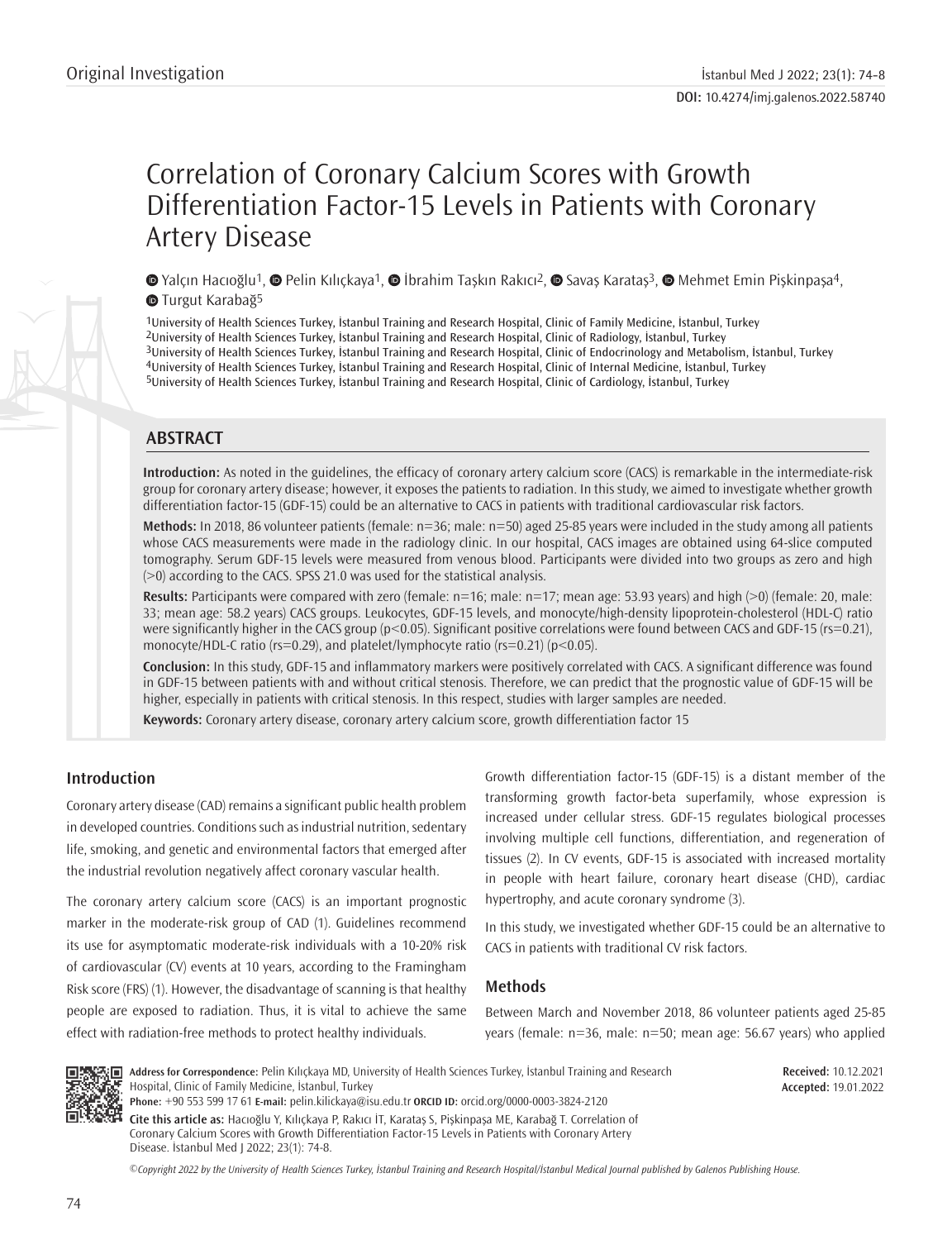to the radiology clinic for CACS screening due to traditional CV risk factors were included in the study. Patients with pregnancy, acute infection, acute vascular event, malignancy, known genetic disease, rheumatological disease, chronic renal failure, uncontrolled thyroid function tests, old stents, and inadequate cooperation and orientation were excluded from the study. All participants' anamnesis was taken, and detailed physical examinations were performed.

The approval form the University of Health Sciences Turkey, İstanbul Training and Research Hospital Local Ethics Committee was obtained (approval number: 1197, date: 09.03.2018). All patients have read and signed informed consent forms before participation.

Images were obtained on a 64-slice CT (Toshiba Aquilion system, Tokyo, Japan) with 400 mm rotation time and a 1 mm reconstruction device capable of descending to 0.5 sections. An automatic dose modulation system was used in the examinations. Images obtained without intravenous use of drugs using the electrocardiogram trigger feature with a 3 mm slice thickness were evaluated on the Aqua 3D workstation (Toshiba, Tokyo, Japan). Lesions with density >130 HU were marked and classified according to the Agatston technique. Percentile calculation for CACS values was performed with https://www.mesa-nhlbi.org/calcium/ input.aspx.

According to the CACS, elective coronary angiography (CAG) was performed in the indicated patients, and ≥50% stenosis in a single vessel was considered critical stenosis.

Biochemistry and hemogram parameters were measured from the venous blood sample after 8h of fasting. Monocyte/high-density lipoprotein-cholesterol (HDL-C) and platelet/lymphocyte ratios, which are used as indicators of oxidative stress and systemic inflammation, were calculated from the obtained hemogram parameters. Laboratory results obtained in the routine follow-up of patients were used, and no additional expense was incurred.

In addition, extra venous blood was taken into a biochemistry tube and centrifugated. It was stored in a -80 °C cabinet until the end of the study, and serum GDF-15 levels were then measured by using the sandwich enzyme-linked immunosorbent assay (human GDF-15 ELISA Kit, Elabscience, Wuhan, China). This kit recognizes human GDF-15 in samples. It has a detection range of 23.44-1500 pg/mL, sensitivity of 14.06 pg/mL, and repeatability/coefficient of variation <10%.

# **Statistical Analysis**

Power analysis was performed, and a sample size of 90 was determined (alpha: 0.05, power: 0.8) (4). The suitability of the quantitative variables to a normal distribution was evaluated using the Shapiro-Wilk test. Participants were evaluated as zero and high (>0) groups according to the CACS, and data were compared between the two groups. A 50% stenosis in CAG was accepted as critical stenosis. All participants who underwent CAG were regrouped according to the presence of critical stenosis, and available data were compared between the two groups. Finally, the correlations of CACS and GDF-15 with each other and with other parameters were analyzed.

In descriptive statistics, the mean and standard deviation were used in the expression of quantitative variables. Categorical variables are expressed by frequency and valid percentage. The p-value was accepted as <0.05 for significance. The results were evaluated at the 95% confidence interval. Data evaluation and analysis were performed using SPSS version 21 (IBM Corp., Armonk, NY, USA).

#### **Results**

All participants in the study (female: n=36; male: n=50; mean age: 56.67 years) were divided into two groups. Group 1 had zero CACS (female: n=16; male:  $n=17$ ; mean age: 53.93 years), and group 2 had high ( $>0$ ) CACS (female: n=20; male: n=33; mean age: 58.2 years). Leukocytes, GDF-15, and monocytes/HDL-C ratio of the high CACS group were higher on average, and these differences were significant  $(p<0.05)$  (Table 1). C-reactive protein and platelet/lymphocyte ratio were on average higher in the high CACS group. However, these between-group differences were not significant (p>0.05) (Table 1).

According to the CACS results, elective CAG was performed as necessary, and stenosis ≥50% in a single vessel was considered critical stenosis. Participants with critical stenosis (female: n=9; male: n=18; mean age: 64.9 years) and those without critical stenosis (female: n=26; male: n=33; mean age: 52.8 years) were compared. CACS, percentile values, GDF-15, monocyte/HDL-C ratio, and thrombocyte/lymphocyte ratio were higher in patients with critical stenosis, and this difference was significant between the two groups  $(p<0.05)$  (Table 2).

The correlation of CACS with other parameters was examined. A significantly positive correlation with GDF-15 (rs=0.21), monocyte/ HDL-C (rs=0.29), and platelet/lymphocyte ratio (rs=0.21) ratios was found (p<0.05) (Table 3). When the correlation of GDF-15 with other parameters was examined, a significant positive correlation with the percentile values was noted (rs=0.34, p=0.001). However, no significant correlation was found between GDF-15 and monocyte/HDL-C and thrombocyte/lymphocyte ratios (p>0.05) (Table 3).

The receiver operating characteristics analysis was performed for CACS and GDF-15, which determine critical coronary artery stenosis. The areas

| Table 1. Comparison of groups with high calcium score and zero |  |
|----------------------------------------------------------------|--|
|----------------------------------------------------------------|--|

| p-value                    |
|----------------------------|
| $p=0.09$ T                 |
|                            |
|                            |
| $p=1.0 \chi^2$             |
| $p=0.21$ T                 |
| $p=0.03$ T                 |
| $p=0.03$ T                 |
| $p=0.01$ T                 |
| $p=0.43$ T<br>115.97±62.60 |
|                            |

Student's t-test (T): mean  $\pm$  standard deviation, chi-square test ( $\chi^2$ ): n (% valid). CACS: Coronary artery calcium score, CRP: C-reactive protein, GDF-15: growth differentiation factor-15, HDL-C: high-density lipoprotein-cholesterol, WBC: white blood cells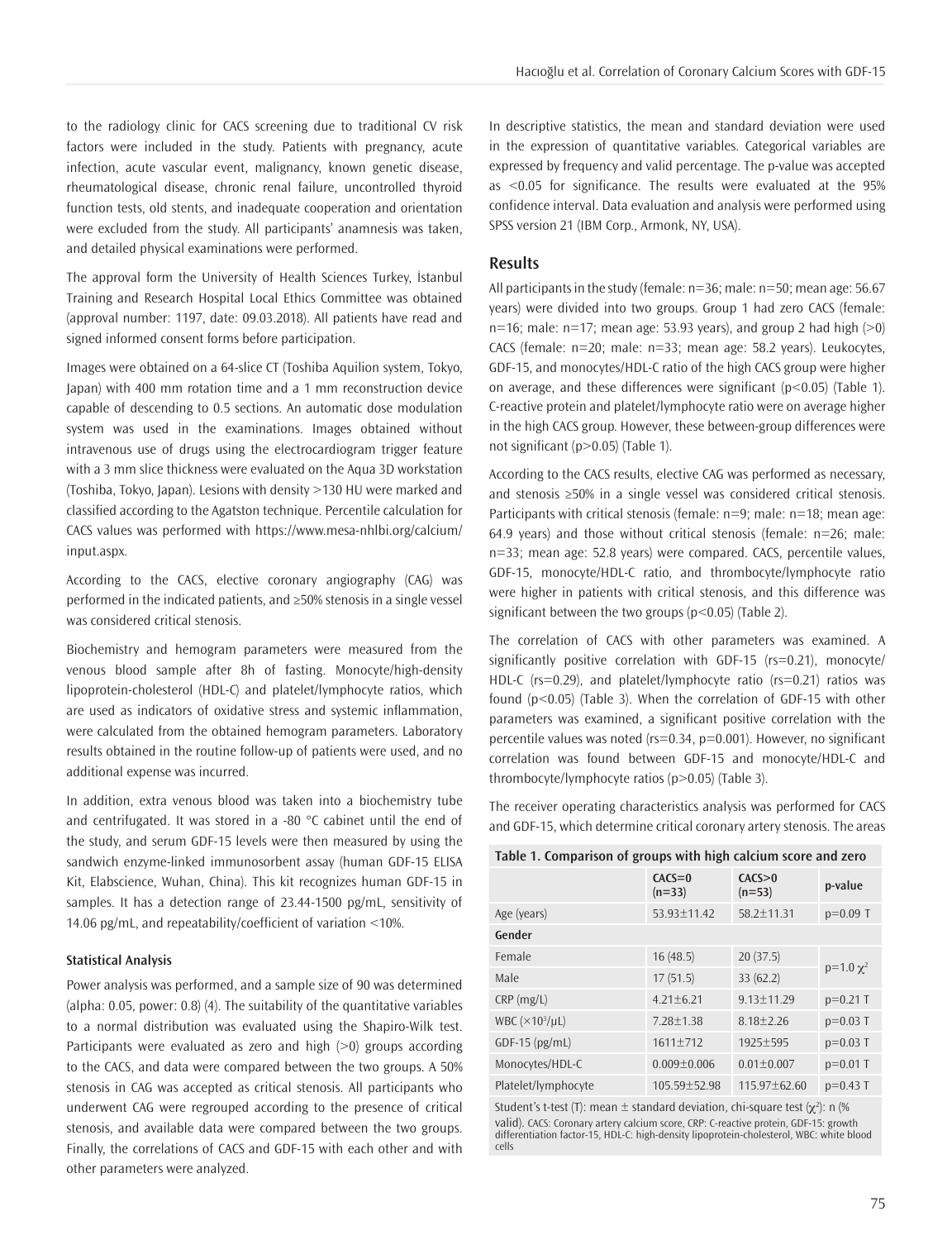under the curve were 0.834 for CACS (sensitivity, 96%; specificity, 66.1%; cut-off, 69; p<0.01) and 0.389 for GDF-15 (sensitivity, 45.8%; specificity, 78.9%; cut-off, 1608.7; p=0.11) (Figure 1).

# **Discussion**

# **CAD and CACS**

Atherosclerosis is the main pathogenetic cause of CAD, which is a significant cause of mortality and morbidity. The atherosclerosis process begins early in life and progresses slowly (5). Vascular calcification appears as calcification or ossification at the base of advanced atherosclerotic lesions and has long been considered a natural consequence of aging. However, this is not an inevitable end and is an active pathological process (6).

CAD may be asymptomatic for a long time. Thus, it is critical to develop a screening strategy to identify those at moderate- and high-risk individuals without symptoms and to protect them from potential death and disability (7). A strong relationship was found between CV events and CACS in asymptomatic cases (8). For example, in 2004, Greenland et al. (9) evaluated whether CACS has additional prognostic significance for CHD and followed the participants for 7 years. After the study, CACS estimates individuals with a 10-year risk >10% according to FRS (9). In another study, 69% of the participants constituted a severe-risk group when assessed with FRS alone. However, this rate increased to 77% in the combined evaluation using FRS and CACS (10). In 2010, Erbel et al. (11) stated that adding CACS to traditional risk scoring improves the prediction of coronary death or non-fatal myocardial infarction.

| Table 2. Comparison of groups with critical and noncritical |  |  |
|-------------------------------------------------------------|--|--|
| stenosis                                                    |  |  |

|                     | Non-critical<br>stenosis<br>$(n=59)$ | Critical<br>stenosis<br>$(n=27)$ | $p-value(T)$ |
|---------------------|--------------------------------------|----------------------------------|--------------|
| CACS                | $222+438$                            | $1074 + 1697$                    | $p=0.01$     |
| Percentile          | $48.6 + 42.5$                        | $87.70 + 13.47$                  | p<0.001      |
| $GDF-15$ (pg/mL)    | $1717 + 644$                         | $2034 + 683$                     | $p=0.04$     |
| Monocyte/HDL-C      | $0.010 + 0.007$                      | $0.014 \pm 0.006$                | $p=0.02$     |
| Platelet/lymphocyte | $100.5 + 54.3$                       | $136.9 + 62$                     | $p=0.007$    |

Student's t-test (T): mean  $\pm$  standard deviation.

**Table 3. Correlation levels**

CACS: Coronary artery calcium score, GDF-15: growth differentiation factor-15, HDL-C: high-density lipoprotein-cholesterol

CACS is highly specific for coronary atherosclerosis. The sensitivity of CACS for obstructive CAD has been reported to be between 88% and 100%. Moreover, the amount of calcium was associated with the total size of the atherosclerotic plaque (12). An autopsy study reported that coronary artery plaques show a positive correlation with CACS (13). An intracoronary ultrasound study also revealed that CACS is related to the location and grade of atherosclerotic plaques (14). As a result, the guidelines stated that CACS should be considered in CV risk assessment of moderate-risk individuals without symptoms (level of evidence class IIa, level B) (1). As regards cost-effectiveness, CACS is better than existing screening methods for intermediate-risk men (15).

CACS was first described by Agatston et al. (8) using ultrafast CT in 1990. It is used to calculate hyperdense lesions measured at ≥130 HU in the axial plane tomography sections. Individual CAD risk is determined according to the Agatston classification (16). However, some ethical issues prevail with the widespread use of CACS. CACS scanning exposes the patients to ionizing radiation and some people indicated for screening are healthy individuals (7). The effective dose for CACS using CT is 10 times the effective dose (0.7-1.8 mSv) for chest X-ray imaging (17). However, a



**Figure 1.** ROC analysis of CACS and GDF-15 to determine critical CAS

AUC: CACS=0.834, GDF-15=0.389, CACS: Coronary artery calcium score, GDF-15: growth differentiation factor-15, CAS: coronary artery stenosis, AUC: area under the curve, ROC: receiver operating characteristics

| Table 3. Correlation levels |              |         |         |                  |           |                 |
|-----------------------------|--------------|---------|---------|------------------|-----------|-----------------|
| <b>With CACS</b>            | $\mathsf{n}$ | r value | $r^2$   | p value $(\rho)$ | r s value | $p$ value $(s)$ |
| $GDF-15$ (pg/mL)            | 86           | 0.18    | 0.032   | $p=0.08$         | 0.21      | $p=0.04$        |
| Monocytes/HDL-C             | 86           | 0.22    | 0.048   | $p=0.03$         | 0.29      | $p=0.005$       |
| Platelet/lymphocyte         | 86           | 0.15    | 0.022   | $p=0.16$         | 0.21      | $p=0.04$        |
| With GDF-15                 |              |         |         |                  |           |                 |
| Percentile                  | 86           | 0.33    | 0.108   | $p=0.002$        | 0.34      | $p=0.001$       |
| Monocytes/HDL-C             | 86           | $-0.03$ | < 0.001 | $p=0.72$         | $-0.09$   | $p=0.37$        |
| Platelet/lymphocyte         | 86           | $-0.08$ | 0.006   | $p=0.43$         | $-0.11$   | $p=0.3$         |
|                             |              |         |         |                  |           |                 |

ρ: Pearson correlation analysis, s: Spearman's Rho correlation analysis.

CACS: coronary artery calcium score, GDF-15: growth differentiation factor 15, HDL-C: high-density lipoprotein-cholesterol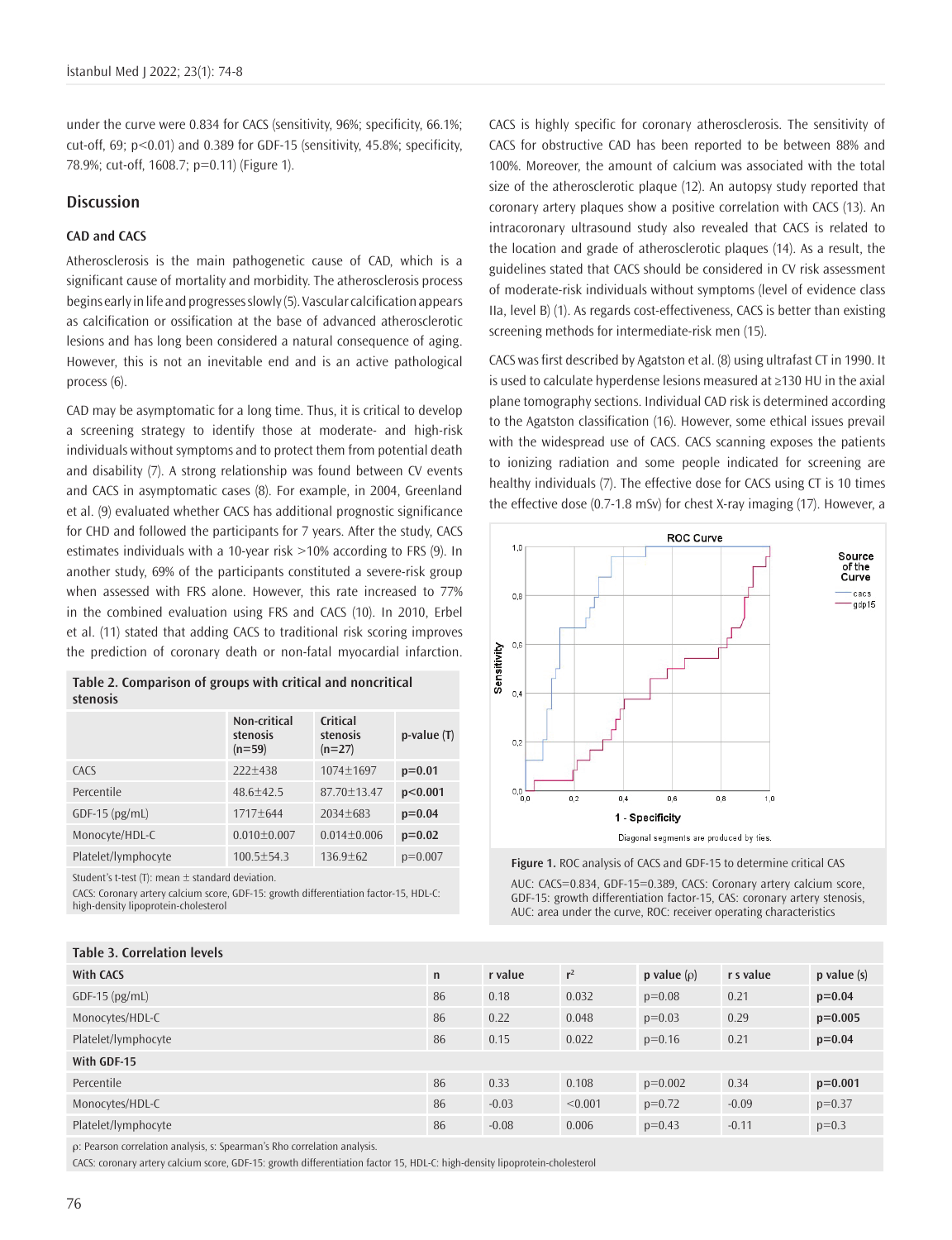single moderate exposure (2.3 mSv) at age 40 years causes cancer, with a rate of 28 per 100,000 in women and 9 per 100,000 in men (18).

# **GDF-15 and CV Diseases**

GDF-15 is one of the markers associated with cardiometabolic syndrome (19). GDF-15 regulates biological processes, including multiple cell functions, differentiation, and tissue regeneration (2). It facilitates the apoptosis of tumor cells and acts as a suppressor on metastasis (20). GDF-15 levels increase physiologically with age and during pregnancy (19,21). GDF-15 is secreted from active macrophages in human vascular smooth muscle cells, human endothelial cells, and human adipocytes, which are stimulated by proinflammatory cytokines (22). Atherosclerotic plaques also express GDF-15. Some other conditions associated with high GDF-15 levels include smoking, type 2 diabetes mellitus, metabolic syndrome, sepsis, and chronic inflammatory conditions such as rheumatoid arthritis, chronic kidney disease, anemia, solid cancers, and cachexia (23).

In CV events, studies have shown that individuals with CV risk factors or a history of CV disease have higher levels of GDF-15 than those without (24). A study reported that GDF-15 is associated with coronary artery calcification and atherosclerotic plaque burden in the coronary artery (23). In the AtheroGene study, GDF-15 was associated with CHD mortality, left ventricular ejection fraction, and number of diseased vessels independent of conventional CV risk factors (25). Furthermore, in the "Heart and Soul" study, all-cause mortality and fatal/non-fatal CV events were independently associated with GDF-15 levels (26). Therefore, high GDF-15 levels may indicate occult CV disease in healthy individuals (27). Another critical point is that a study identified GDF-15 as a cardioprotective agent (28). In a study of CHD, the animal model has shown that GDF-15 has anti-inflammatory, anti-hypertrophic, and anti-apoptotic properties that may have a protective role and improve tissue repair (3).

## **GDF-15 and CACS**

Both CACS and GDF-15 have prognostic significance for CAD independent of traditional CV risk factors. Studies have also examined both. For example, in 2017, Martinez et al. (29), examined the correlation of GDF-15 levels and subclinical atherosclerosis with CACS in patients with stable chronic obstructive pulmonary disease. GDF-15 was associated with high CACS at high tertile compared with low tertile (29). The "Dallas Heart Study," which examined the relationship between GDF-15 and subclinical atherosclerosis, noted that GDF-15 is independently associated with subclinical coronary atherosclerosis, and the potential role of GDF-15 deserves further evaluation (22).

In our study, GDF-15 was associated with coronary atherosclerosis as determined by the CACS, similar to reports in some studies. When the participants were compared according to their CACS, a significant difference in GDF-15 was found. In addition, a positive correlation was found between CACS and GDF-15. According to CAG results, those with and without critical stenosis were compared, and a significant difference was found in GDF-15. In this respect, the prognostic value of GDF-15 will be higher, especially in patients with critical stenosis. Similarly, the monocyte/HDL-C ratio, an inflammatory marker, is also associated with

coronary atherosclerosis in our study. A significant difference was found between the groups in terms of monocyte/HDL-C ratio in the evaluation with both CACS and critical stenosis.

# **Study Limitations**

The sample size could not be expanded because of the limited number of kits and the completion of our study in a certain time. Our patient population consists of people with low socioeconomic status given our hospital's location, which reduces the diversity of our sample. Moreover, our relatively limited population reduces the statistical power. All these limit the generalization of our results.

#### **Conclusion**

The development of nonionizing and non-invasive methods is essential in identifying individuals at moderate-risk for CAD. GDF-15 and inflammatory markers appear suitable for this purpose. After our study, GDF-15 levels and monocyte/HDL-C ratio were higher in individuals with high CACS, and a significantly positive correlation was found between CACS and monocyte/HDL-C ratios and GDF-15 levels. In critical stenosis, both monocyte/HDL-C ratios and GDF-15 levels were significantly higher than non-critical stenosis. Therefore, we can predict that the prognostic value of GDF-15 will be higher, especially in those with critical stenosis. In this respect, studies with larger samples are needed.

**Ethics Committee Approval:** The approval form the University of Health Sciences Turkey, İstanbul Training and Research Hospital Local Ethics Committee was obtained (approval number: 1197, date: 09.03.2018).

**Informed Consent:** All patients have read and signed informed consent forms before participation.

**Peer-review:** Externally peer-reviewed.

**Authorship Contributions:** Surgical and Medical Practices - Y.H., İ.T.R., T.K.; Concept - Y.H., S.K.; Design - M.E.P., T.K.; Data Collection or Processing - İ.T.R., S.K., M.E.P.; Analysis or Interpretation - P.K., S.K., T.K.; Literature Search - Y.H., P.K., İ.T.R.; Writing - P.K., M.E.P.

**Conflict of Interest:** No conflict of interest was declared by the authors.

**Financial Disclosure:** The authors declared that this study received no financial support.

# **References**

- 1. Goff DC Jr, Lloyd-Jones DM, Bennett G, Coady S, D'Agostino RB, Gibbons R, et al. 2013 ACC/AHA guideline on the assessment of cardiovascular risk: a report of the American College of Cardiology/ American Heart Association Task Force on Practice Guidelines. Circulation 2014; 129: 49-73.
- 2. Ago T, Sadoshima J. GDF15, a cardioprotective TGF-beta superfamily protein. Circ Res 2006; 98: 294-7.
- 3. Zhang S, Dai D, Wang X, Zhu H, Jin H, Zhao R, et al. Growth differentiation factor-15 predicts the prognoses of patients with acute coronary syndrome: a meta-analysis. BMC Cardiovasc Disord 2016; 16: 82.
- 4. Rosner B. Fundamentals of Biostatistics. 7th ed. Boston, Boston: Brooks/Cole, Cengage Learning; 2011.